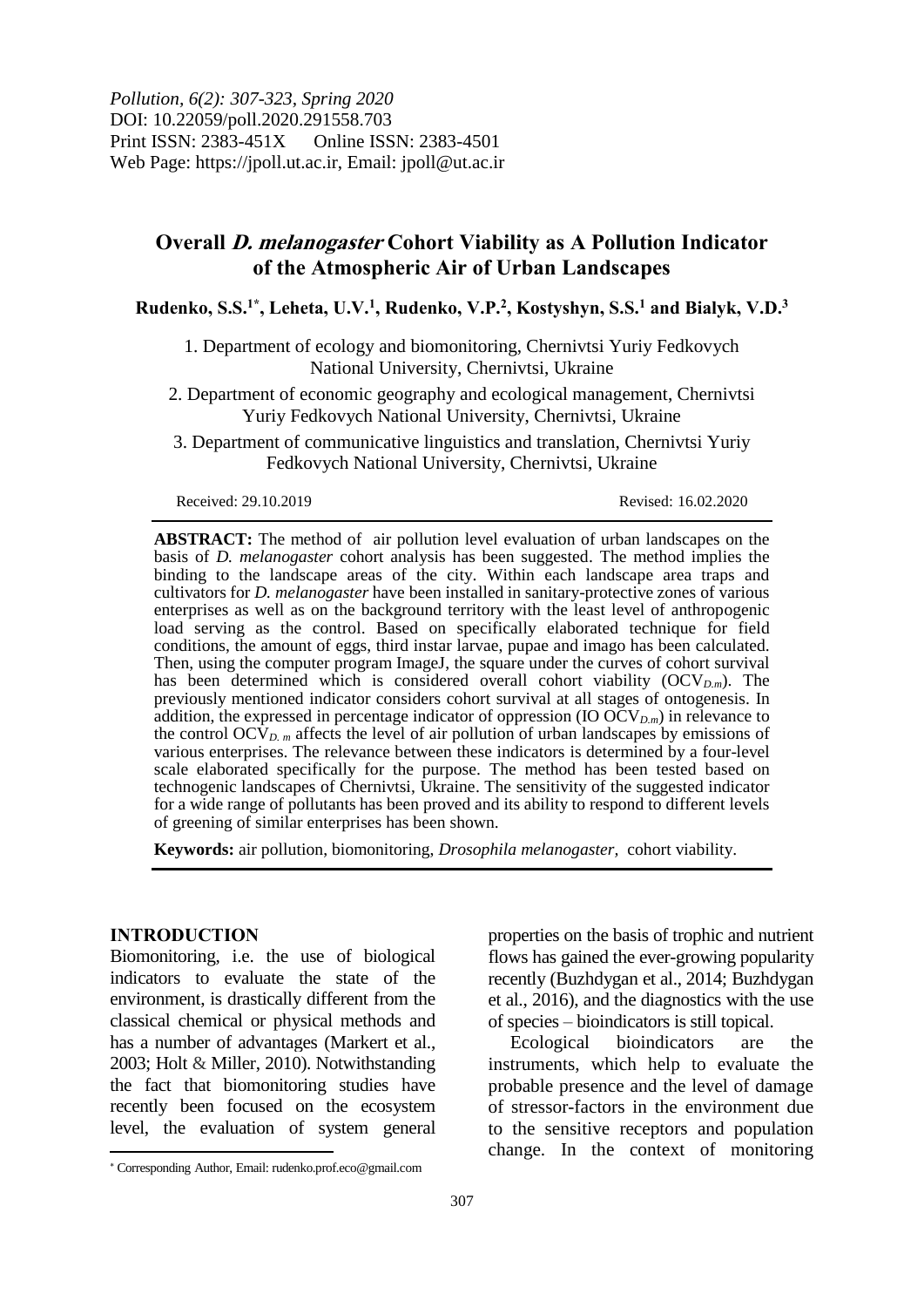studies the bioindicators are represented by organisms or organism communities, which convey the information about the quality of the environment. Finally, the major objective of bioindicators usage lies in providing an empirical basis to evaluate the health state of the environment (Zillioux, 2009).

The use of species-bioindicators makes ecological monitoring biologically more important and economically more effective. Bioindication allows revealing quickly the presence of toxicants in the environment and taking adequate measures to minimize their harmful effect on a human being and environment (Kucera, 1993).

To obtain complete and true picture about the ecosystems it is necessary to compare the information given by various bioindicators (Gadzała-Kopciuch et al., 2004).

*Drosophila melanogaster* Meigen, 1831 has been gaining popularity as a bioindicator of atmospheric air pollution. With field and laboratory research, the sensitivity of *D. melanogaster* to hydrogen fluoride (Gerdnes et al., 1971), sulfur dioxide (Ginevan & Lane, 1978; Cargando & Real, 2013) and heavy metals (Al-Momani et al., 2005; Ternes et al., 2014; Mathew & Krishnamurthy, 2018; de Santana et al., 2018; Ben-Shahar, 2018) has been proved.

Rand et al., 2014 showed that *D. melanogaster* may be a convenient model to identify and find out the level of effect of a wide range of toxicants on a living organism. In contrast to our approach the abovementioned authors conducted the analysis of a fruit fly survival at the egg stage separately from the other stages of ontogenesis.

Ecological pollution is a serious threat that is why the biomonitoring methods should be continuously improved to foresee and control the potential ecological hazards (Gadzała-Kopciuch et al., 2004).

The search for the indicator species,

which can perform the role of reliable and economically effective instruments for environmental quality monitoring, is most urgent nowadays (Asif et al., 2018).

This search for new methods of quality evaluation of the environment with the use of bioindicators has involved also *D. melanogaster.* Therefore, the Brazilian scholars headed by de Santana (2018) have proved the effectiveness of the usage of modern DNA-comet method while evaluating the genotoxical potential of urban ambient pollution by means of *D. melanogaster*.

According to Tsaryk (2011), the most effective diagnostic criteria while organizing ecosystem monitoring, certain species and change of the environment may be integral parameters of populations, which are to be developed thoroughly. The authors of this paper suggest one of such methods.

We have developed and patented the method of evaluation of ambient air pollution of urban landscapes by the inhibition indicator of overall cohort viability *D. melanogaster* (Rudenko & Leheta, 2007). The advantage of the method is the use of the integral indicator, which considers cohort viability *D. melanogaster* at different stages of ontogenesis: egg, third instar larva, pupa, and imago. To determine the overall cohort viability it is advisable to calculate the square under the curves of *D. melanogaster* cohort survival. The method has undergone several stages of improvement (Rudenko & Leheta, 2011; Rudenko et al., 2019a; Rudenko et al., 2019b). We have managed to optimize the procedure of determining the squares under survival curves by means of the open computer program ImageJ for analysis and processing of images.

The objective of the publication under consideration is the effectiveness evaluation of the usage of inhibition indicator of overall *D. melanogaster* cohort viability for bioindication of the level of atmospheric air pollution of urban landscapes.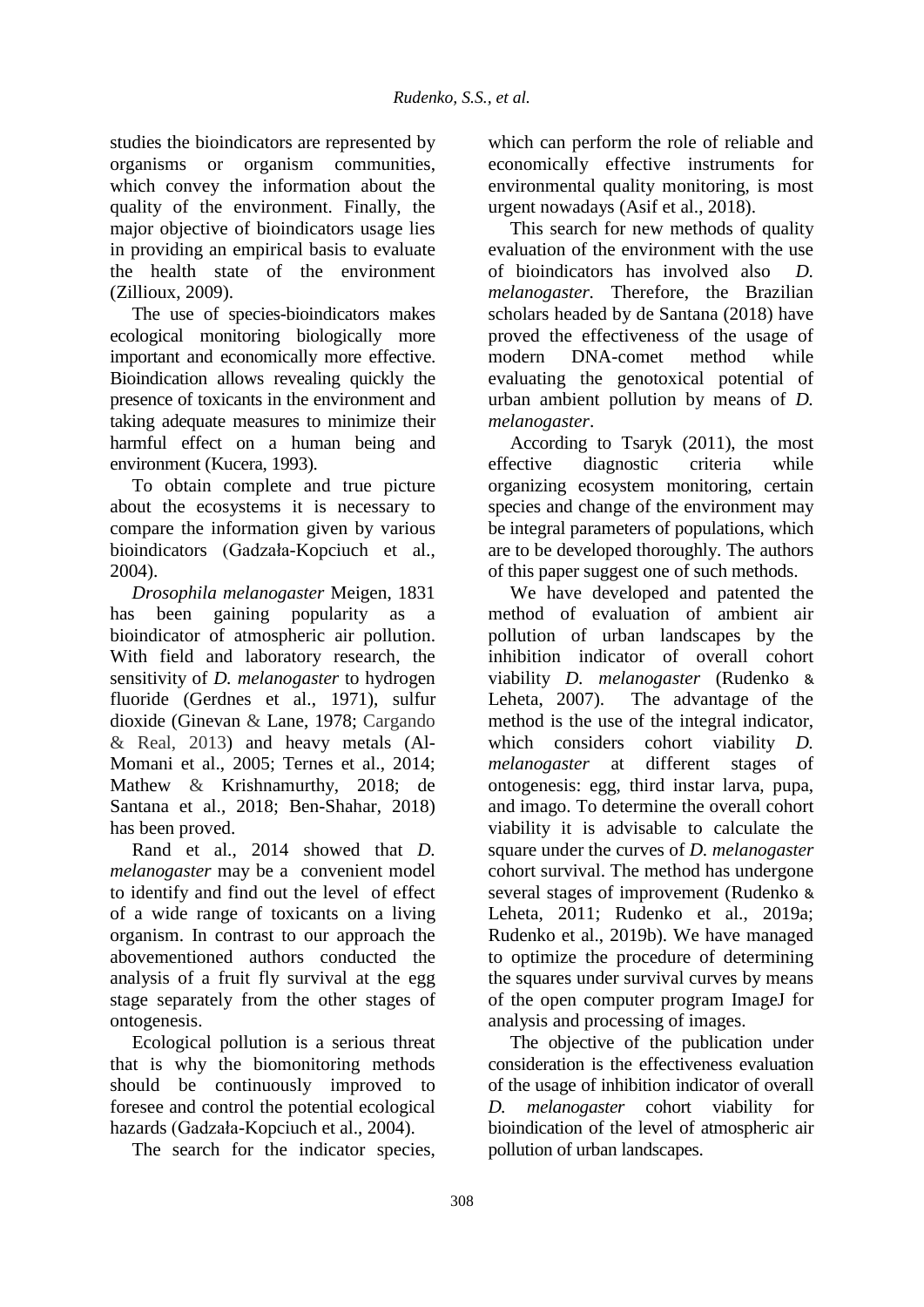## **MATERIALS & METHODS**

The studies were conducted within the period of July 20, 2018 until August 20, 2018. It is this period when the temperature in Chernivtsi is approximated to 25ºС, i.e. temperature optimum for a fruit fly (Antonov, 2002). The relevance of air temperature of the period under study to the temperature preferendum is proved by the data of Chernivtsi weather archive (Weather Archive, 2018).

The traps and cultivators were modeled from two parts: the upper transparent container made of the cut off upper part of a 1,5 liter standard PET-bottle (1/3 of the height) and the lower part, Petri dish with 10 cm in diameter. Both constructs had two openings: the upper, which was the neck of the bottle and the side one cut in accordance with the diameter of the neck.

Fresh inoculated early ripe type of apples (Geneva Early) was used as bait in traps. Drosophilas are attracted by succulence, aroma and sweet sour taste with sweet wine overtones of these fruit. The apples were washed in the running water, after that immersed in the solution containing 4ml/l of propanoic acid and 25 ml/l 10% of nipagin in 95% ethanol for 5 minutes to inhibit the growth of fungi and dried with paper towels. Then the fruit together with peel were chopped into small pieces of about 1cm<sup>3</sup> and inoculated with yeast in terms of 10-minute immersion into the Saccharomyces *cerevisiae* (18 g/l) suspension. The material was put on the sieve letting extra inoculate flow down.

The flies were kept in the cultivators under standard conditions which are used in Bateson Centre at Sheffield University (Great Britain) (Fly food, 2018): cold running water -1l, corn flour middle grind  $-80$  g, dry yeast  $-18$  g, soya flour  $-10$  g, dark malt extract – 80 g, molasses (blackstrap) – 40 g, agar – 8 g, 10% nipagin in 95% ethanol – 25 ml, propanoic acid – 4 ml. Due to the presence of molasses and dark malt the environment differs from other environments by dark brown color, and on its background it is easy to identify the laid eggs, 3<sup>rd</sup> instar larvae, and pupae. Besides, molasses and malt provide it with rich aroma and taste that increases the attractive properties. Finally, due to the soya flour the environment is enriched with protein and mineral substances. We have used Rye Malt Extract Dark "Harboes Bryggeri" company (Denmark), soya food flour of Agrosnab Ltd (Kyiv, Ukraine) and fastacting baking yeast of "Lvivski drizhdzi" TM (Lviv, Ukraine) in this research.

The traps (4 pieces each) were placed on the ground in the shade of the trees on the territories of sanitary- protective zones adjacent directly to the working zone and exhibited with opened hole for 2 days. In two days the flies sat down being attracted by the smell of the inoculated fruit. The neck of the bottle was closed by cotton swab and the side hole with scotch tape and transported to the laboratory.

In the laboratory the flies were etherized with sulfuric ether. The females were separated from the males and placed in separate cultivators with standard environment (5 specimens in each) and returned them to the places where they had been caught for three days. Both openings of the cultivators were closed with pieces of two-layer gauze not to prevent from air passing of technotypes into the cultivators. When this period is over the specimen of both sexes (5 females and 5 males each) under the field conditions were placed in four new cultivators with fresh standard environment for crossbreeding for 1 day. In a day the cultivators were transported to the laboratory, the males were removed and each female of a certain variant was placed in a separate cultivator with fresh standard environment to drop the eggs. In 8 hours, having released the females from the cultivators, the eggs were counted. The cultivators with the eggs were returned to the places of natural localization. On the  $5<sup>th</sup>$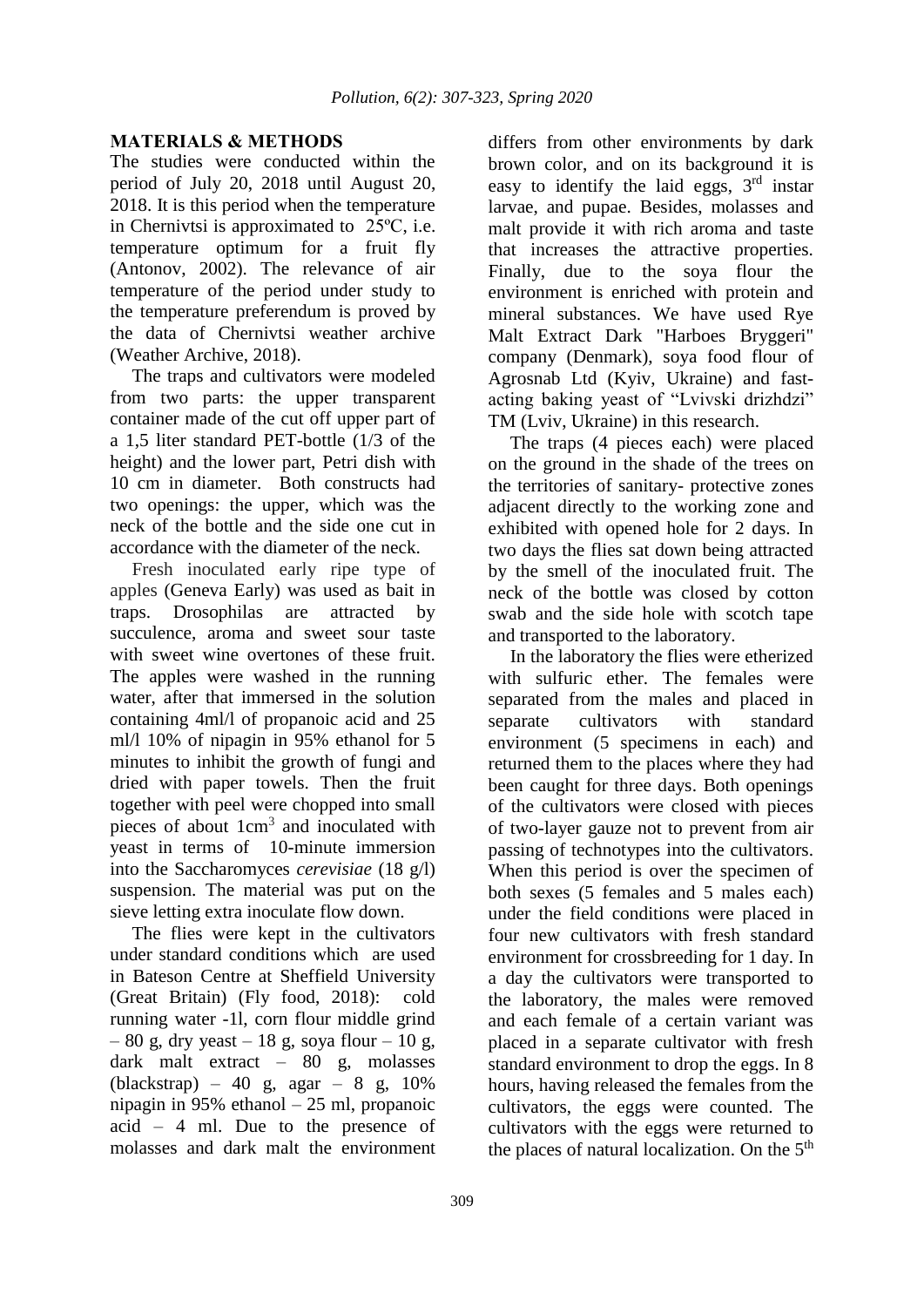and the  $6<sup>th</sup>$  day from the day of egg laying (including this day) the number of  $3<sup>rd</sup>$  instar larvae on the walls and on the surface of the very cultivator was counted, and on the  $9<sup>th</sup>$  and  $10<sup>th</sup>$  day the number of pupae was counted. On the  $12<sup>th</sup>$  day the cultivators were transported to the laboratory and the number of imago was counted.

The results of cohort analysis were presented as the curves of survival in a semi-logarithmic scale: the logarithm of the number of living specimen was placed on the axis of ordinates (*lg аx*), while the stage of ontogenesis was placed on the abscissa axis.

To calculate the squares under the curves of survival (S) the program ImageJ for analysis and processing images was used as well as the application to it – magic tool (Plugin) (Koniuhov, 2012). The calculation of the squares and, respectively, OCV*D.m.* was performed according to the following algorithm (Figure 1):

1. encircled the square under the curve of survival in the program "Paint" using the instrument "polygon";

2. installed Plugin in the ImageJ program which was later shown in the toolbar in a way of an arrow;

3,4. set the scale using the tab "Set Scale". The segment on the abscissa axis from the beginning of cohort formation (egg stage) to its death was taken for 10 cm was chosen as a unit of scale;

5,6. set the upper and lower values of the threshold to segment the square under the survival curve using the tool Threshold  $(Ctrl + Shift + T)$ . Red color was used to show the threshold on the image;

7. received the square of the survival curve encircled with red outline;

8. determined the size of the square under the survival curve (S) using the function "Area". As the size of the square expressed in  $\text{cm}^2$  does not convey any biological sense load, it was considered to be conventional units (c.u.)

The criterion of reliable significant difference, Tukey HSD test, within onefactor dispersion analysis ANOVA (oneway Analysis of Variation) in Statistica 6 program was used to analyze the difference between OCV<sub>*D<sub>m</sub>* of control and</sub> technogenic biotypes. Tukey test was used only after the confirmation of statistically significant difference for the entire ANOVA model using F-test.

The method involves the binding of the enterprises to the landscape areas of the city and determining control (background) OCV*D.m.* Values for each of them separately. The  $OCV_{Dm}$  values in park areas of appropriate landscape areas are considered to be control (background).

The indicator of oppression of overall *D. melanogaster* cohort viability (IO OCV*D.m.*) was calculated for sanitaryprotective zones only of those enterprises for which the Tukey criterion showed the reliable OCV*D.m.* difference as compared with the control. Meanwhile IO OCV<sub>D.m.</sub> was determined as percentage of reliable decrease of OCV*D.m.* in relevance to the appropriate control. For the sanitaryprotective zones of enterprises where Tukey test did not reveal the reliable  $OCV_{D,m}$ . difference as compared to the control, IO OCV *D.m* was taken for zero.

The level of atmospheric air pollution of urban landscapes was estimated with the four-level scale built based on IO OCV*D.m.* values (Table 1).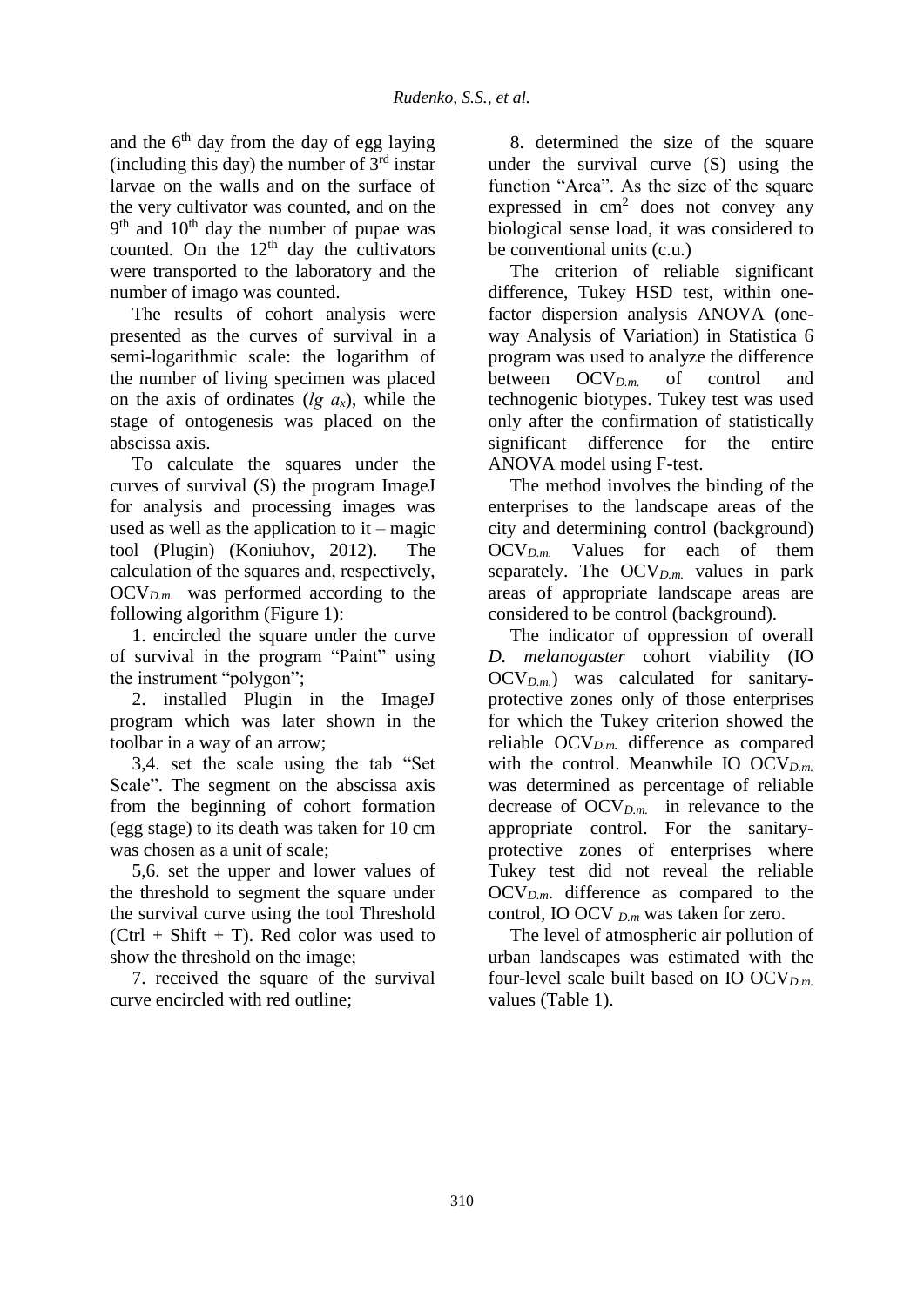## *Pollution, 6(2): 307-323, Spring 2020*



**Fig. 1. Algorithm of determining overall** *D. melanogaster* **cohort viability (OCV***D.m.***) as square figures under the survival curves with ImageJ program (stage description is presented in the text)**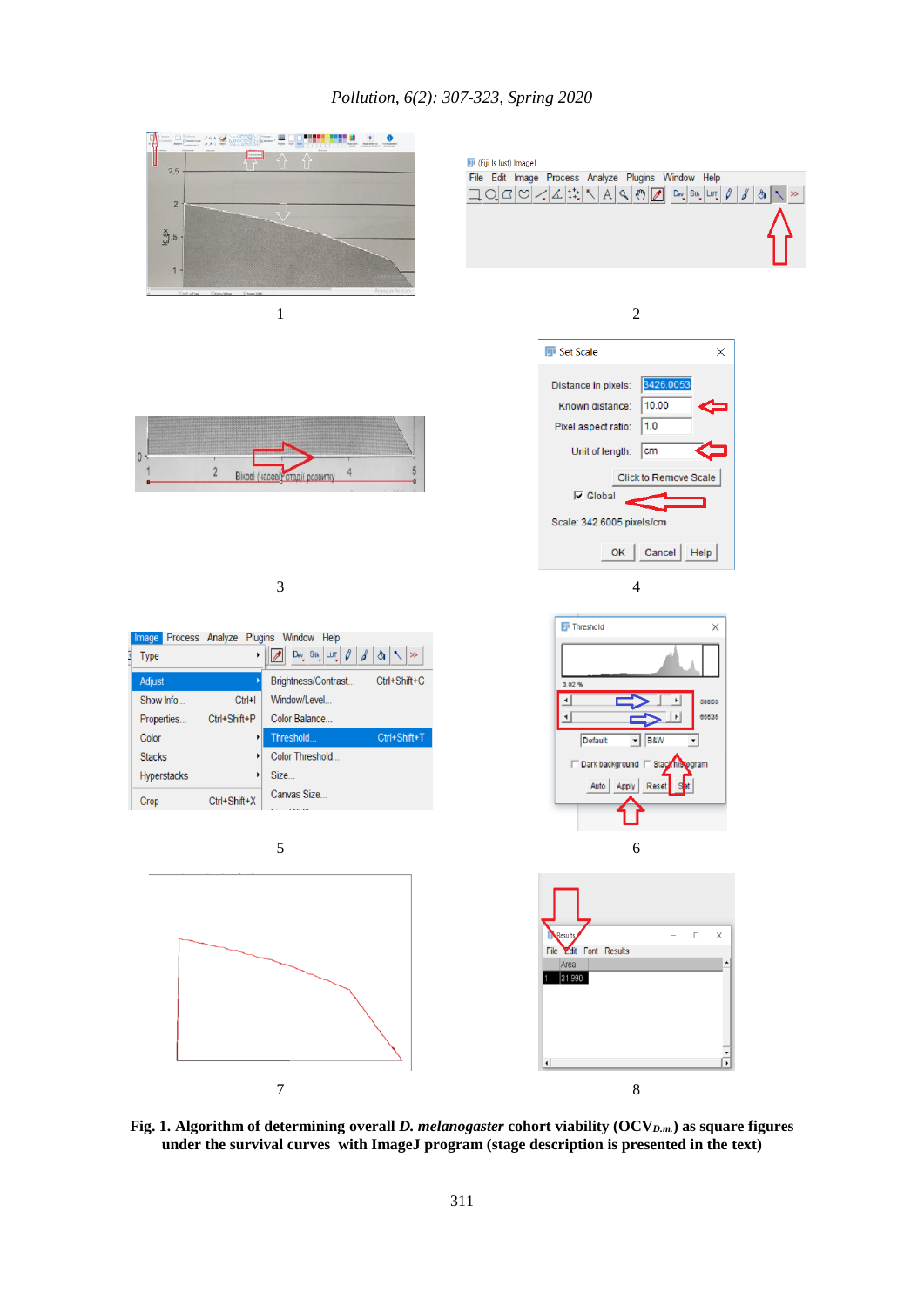| IO OCV <sub>D.m.,</sub> $\%$ | Level of atmospheric air pollution |
|------------------------------|------------------------------------|
| $\leq$ 25                    | Low                                |
| From 26 to $50$              | Medium                             |
| From $51$ to $75$            | High                               |
| > 76                         | Very high                          |

**Table 1. The scale of the levels of atmospheric air pollution depending on inhibition index of general** *D. melanogaster* **cohort vitality (IO OCV***D.m* **)**

## **RESULTS AND DISCUSSION**

The method was approbated based on biomonitoring of technogenic landscapes of the city of Chernivtsi, the smallest of 24 regional centers of Ukraine with the population of 265 682 people (Timonina, 2018) and relatively low level of environment pollution (Prokopenko, 2018). This allowed evaluating the sensitivity of the elaborated methodology to even relatively not high level of technogenic transformation of the environment. The physical geographical zoning by Hutsuliak (2006) was used to relate the enterprises to the landscape areas of the city of Chernivtsi. The main enterprises in Chernivtsi are located within three landscape areas: Sadhora, Central City and Southern ones. Generally, the level of atmospheric air pollution in sanitaryprotective zones of 23 enterprises was estimated using the suggested method. The territories of tuberculosis dispensary park, Shevchenko Park, Zhovtnevy Park within the appropriate landscape areas served as the control (background) territories.

The results of bioindication of the level of atmospheric air pollution by Chernivtsi enterprises based on OCV*D.m.* are presented below. The detailed analysis of the results is presented for the enterprises showing medium or higher than medium level of pollution.

The one-factor dispersion ANOVA analysis showed relatively high level of statistical significance of general impact on OCV*D.m* of the enterprises located in **Sadhora landscape area**  $(F_{10, 209}=2.99)$ ; p=0.0015) (Table 2).

On the basis of the interval chart inferred by ANOVA program we may assume that average OCV*D.m.* values in sanitary-protective zones of the investigated enterprises of Sadhora landscape area are lower than the mean background one. The vertical bars denoting 0,95 confidence intervals, control (No1) and none of the studied options (No2- 11) do not overlap (Figure 2).

Tukey test has proved the validity of graphically fixed OCV*D.m.* decrease in sanitary-protective zones of all enterprises under study of Sadhora landscape area in relevance to the control (Table 3). In all sanitary-protective zones compared with an appropriate control, the value of *р* turned out to be lower than 0,005, an admissible limit of error level.

In sanitary-protective zone of enterprises in Sadhora landscape area IO OCV *D.m.* exceeds 25% that corresponds to the medium level of atmospheric air pollution (Figure 3).

**Table 2. The results of one-factor dispersion analysis for the variable "Overall** *D. melanogaster* **cohort viability" on the investigated territories of Sadhora landscape area in Chernivtsi** 

|                                    | ω<br>ultipl<br>$\approx$<br>▱ | Φ<br>ultipl<br>$\mathbf{\tilde{R}}$<br>⋚ | ≂<br>adjust<br>Ñ | SS<br><u>s</u> | $\ddot{a}$<br>g | <b>Iodel</b><br>SIN | SS<br>sidua<br>≃ | $s$ idu<br>$\ddot{a}$<br>ن<br>R | sidu<br>$\mathbf{S}$<br>⋍<br>≃ | $\mathbf{r}$ |        |
|------------------------------------|-------------------------------|------------------------------------------|------------------|----------------|-----------------|---------------------|------------------|---------------------------------|--------------------------------|--------------|--------|
| Overall<br>viability of<br>cohorts | 0.8964                        |                                          | 0.8035 0.7142    | 551            | 10              | 55.10               | 3838             | 209                             | 18.37                          | 2.99         | 0.0015 |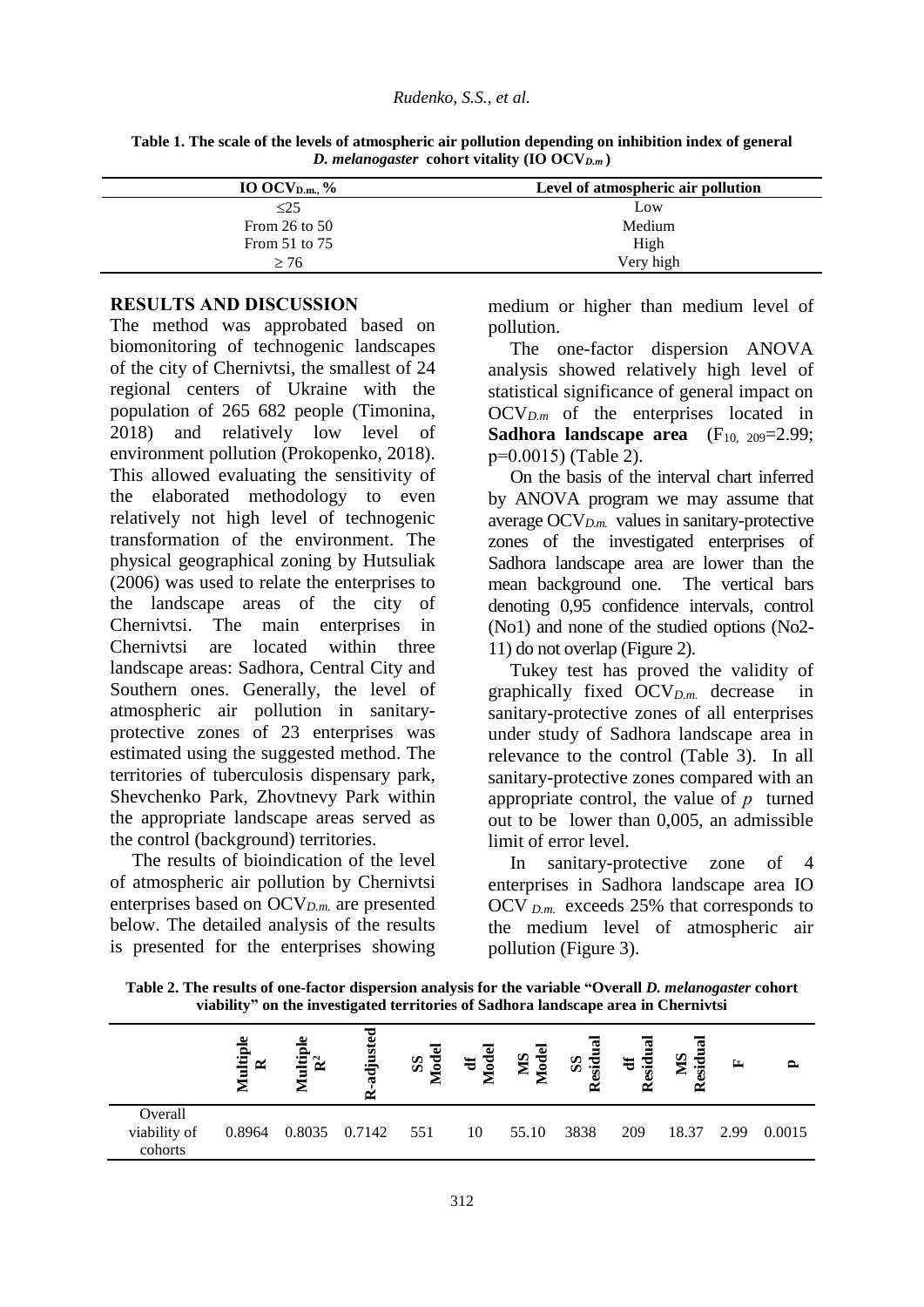

**Fig. 2. The chart of average values of the analyzed variable "Overall** *D. melanogaster* **cohort viability " for various values of the group variable " The studied territories of Sadhora landscape area of Chernivtsi":** *1 – tuberculosis dispensary park (background territory);sanitay--protective zones: 2 – thermoisolation materials plant, 3 – oil and fat company, 4 – chemical plant, 5 – furniture factory, 6 – "Kalynivsky market" parking place, 7 – reinforced concrete and concrete structures plant, 8 – "Ukrnafta" gas station No24, 9 – "Denysivka-1" limited liability company , 10 – bus station No 3, 11 – city garbage dump*

**Table 3. The paired comparisons of mean values of overall** *D. melanogaster* **cohort viability (OCV***D.m***.) in sanitary-protective zones of the enterprises and the control (background) territory of Sadhora landscape area in Chernivtsi by a posteriori Tukey test (n=20)**

| Number of<br>variants | Places of formation and development of cohorts      | $OCV_{D.m.}, c.u.$ | <b>Probabilities for</b><br><b>Tukey HSD</b> |
|-----------------------|-----------------------------------------------------|--------------------|----------------------------------------------|
|                       | Tuberculosis dispensary park (background territory) | $48.70 \pm 3.40$   |                                              |
|                       | Sanitary-protective zones:                          |                    |                                              |
| 2                     | thermoisolation materials plant                     | $39.90 \pm 2.12$   | 0.0091                                       |
| 3                     | oil and fat company                                 | $36.31 \pm 2.89$   | 0.0003                                       |
| 4                     | chemical plant                                      | $35.18 \pm 2.44$   | 0.0002                                       |
|                       | furniture factory                                   | $33.89 \pm 1.77$   | 0.0002                                       |
| 6                     | "Kalynivsky market" parking place                   | $37.00 \pm 3.39$   | 0.0005                                       |
|                       | reinforced concrete and structures                  | $35.43 \pm 2.24$   | 0.0002                                       |
| 8                     | "Ukrnafta" gas station No 24                        | $39.86 \pm 2.35$   | 0.0087                                       |
| 9                     | "Denysivka -1" limited liability company            | $38.77 \pm 2.25$   | 0.0026                                       |
| 10                    | bus station No3                                     | $32.85 \pm 1.76$   | 0.0002                                       |
|                       | city garbage dump                                   | $38.18 \pm 1.92$   | 0.0014                                       |



**Fig. 3. The indicator of oppression of overall cohort viability** *D. melanogaster* **(IO OCV***D.m.***) in sanitaryprotective zones of the enterprises in Sadhora landscape area of Chernivtsi, %**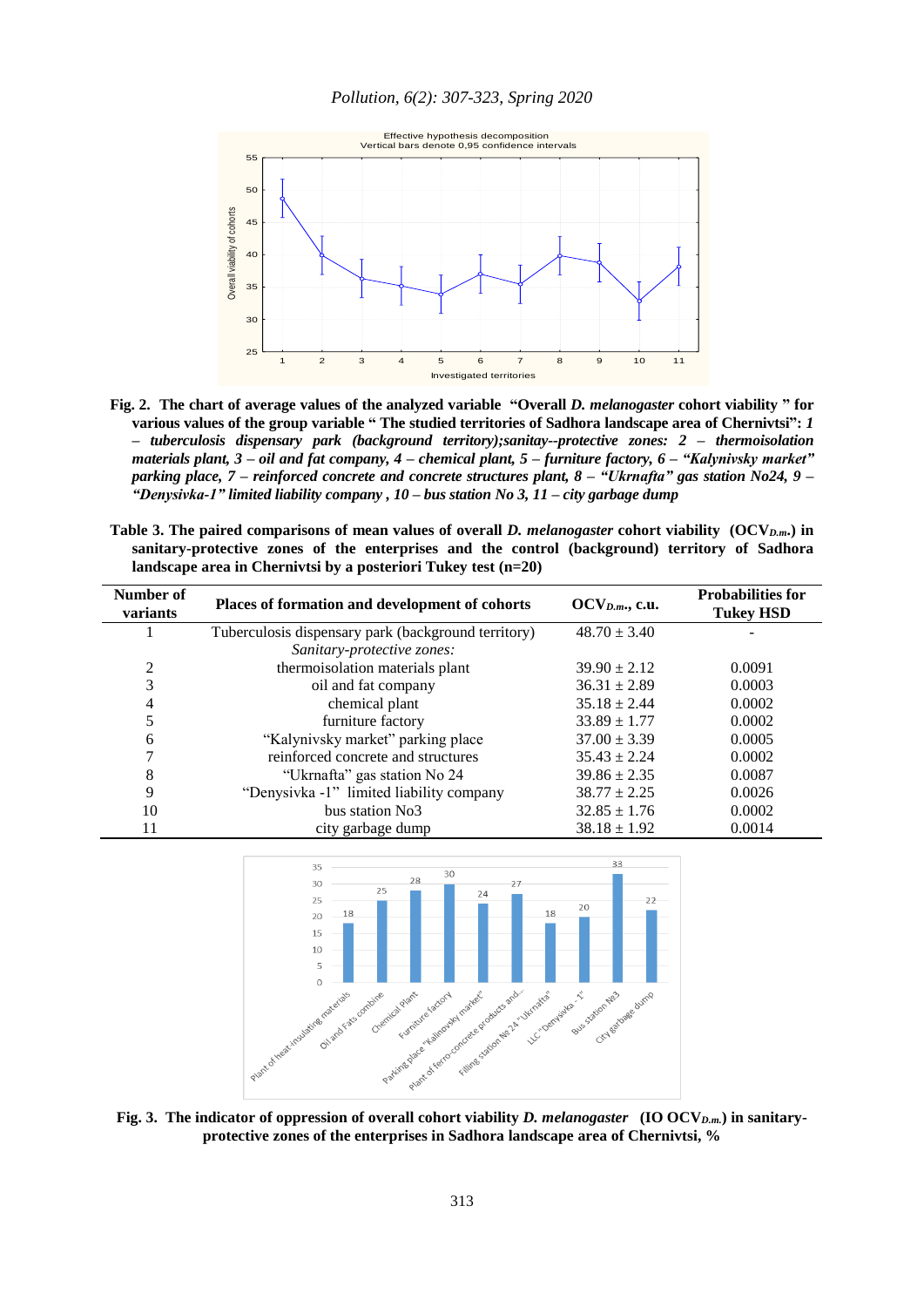Among them there is bus station No 3 with buses in 80 directions and 431 routes. Bus station No 3 is an important transport hub connecting Chernivtsi with other settlements of Chernivtsi region and other regions of Ukraine and even other countries. But a very small area of the station built still in the soviet times does not match its high modern capacity which results in increasing of pollutants concentration in the air. The evidence of this is also IO OCV *D.m.*, which is 33 % here.

The proof of the negative impact of automobile emissions on *D.melanogaster* is fixed in the investigations of many authors. At the end of the 70s and the beginning of the 80s the impact of petrol fuel (Nylander et al., 1978) and diesel emissions (Schuler & Niemeier, 1981) on a fruit fly organism was studied. Later the attention of the researchers was focused on certain ingredients of waste gases of internal combustion engines. Thus, it was on the basis of a fruit fly that detoxication transmembrane P-gp (glycoprotein penetrating) pump was discovered which perform a transporting function from cells of such products of incomplete combustion of fuel as benzo[a]pyren and other polycyclic aroma hydrocarbons. In this case the P-gp expression demonstrates clear dependence on the dose of the pollutants of this class. (Vache et al., 2006). The assessment of the impact of such constant component of automobile exhaust gas as nitrogen oxide on *D. melanogaster* was also unequivocal. On the one hand, the biological significance of NO as an important negative regulator of proliferation of cell-precursors during the morphogenesis of tissues and organs was proved and its decisive role in organizing neural connections (Enikolopov et al., 1999; Jaszczak et al., 2015; Rabinovich et al., 2016), as well as the positive role in induction of innate immune reaction on infecting by gram-negative bacteria (Foley & O'Farrell, 2003) was established. On

excessive NO concentrations inhibit DNA synthesis and cell proliferation and also inhibit NO- synthase (NOS) in imaginal discs of larvae of Drosophila which may result in hypertrophy of tissues and organs of an imago (Enikolopov et al., 1999). Apart from this, it was established that decrease in nitrogen oxide concentration in Drosophila's organism continues its life expectancy (Mit' et al., 2014). But the widest range of research focuses on the impact of tetraethyl lead as an anti-knock petrol additive on *D. melanogaster*. At early stages the mutagenic and teratogenic tetraethyl lead effects were established (Kennedy et al., 1971) and genetics of *D. melanogaster* resistance to this pollutant was studied. (Nassar, 1979). A fruit fly was used as a model for the investigation of toxicity of other lead compounds emitted in the air by a vehicle engine while using leaded gasoline, lead nitrate and lead acetate in particular (Castañeda et al., 2001). It was proved later that led inhibits the D. *melanogaster* development (Cohn et al., 1992). It has been established that D. melanogaster easily accumulates lead during its life and the level of accumulation increases in proportion to the presence of Pb in the environment. Besides, wandering larvae of the third age accumulate more Pb than adult species (Peterson et al., 2017). It has been shown that lead inhibits the quickness of egg hatching and the quickness of transforming of larvae in pupae, and pupae into imago and also inhibits the growth of larvae, pupae, and imago in length and width. The authors have come to the conclusion that these effects are due to the inhibiting of mitochondrial ATP synthesis (Safaee et al., 2014). With the increase of lead concentration a noticeable change is observed in number of offspring and D. melanogaster behavior, besides, a long lasting action of lead may dramatically effect the population survival, even if the

the other hand, it was established that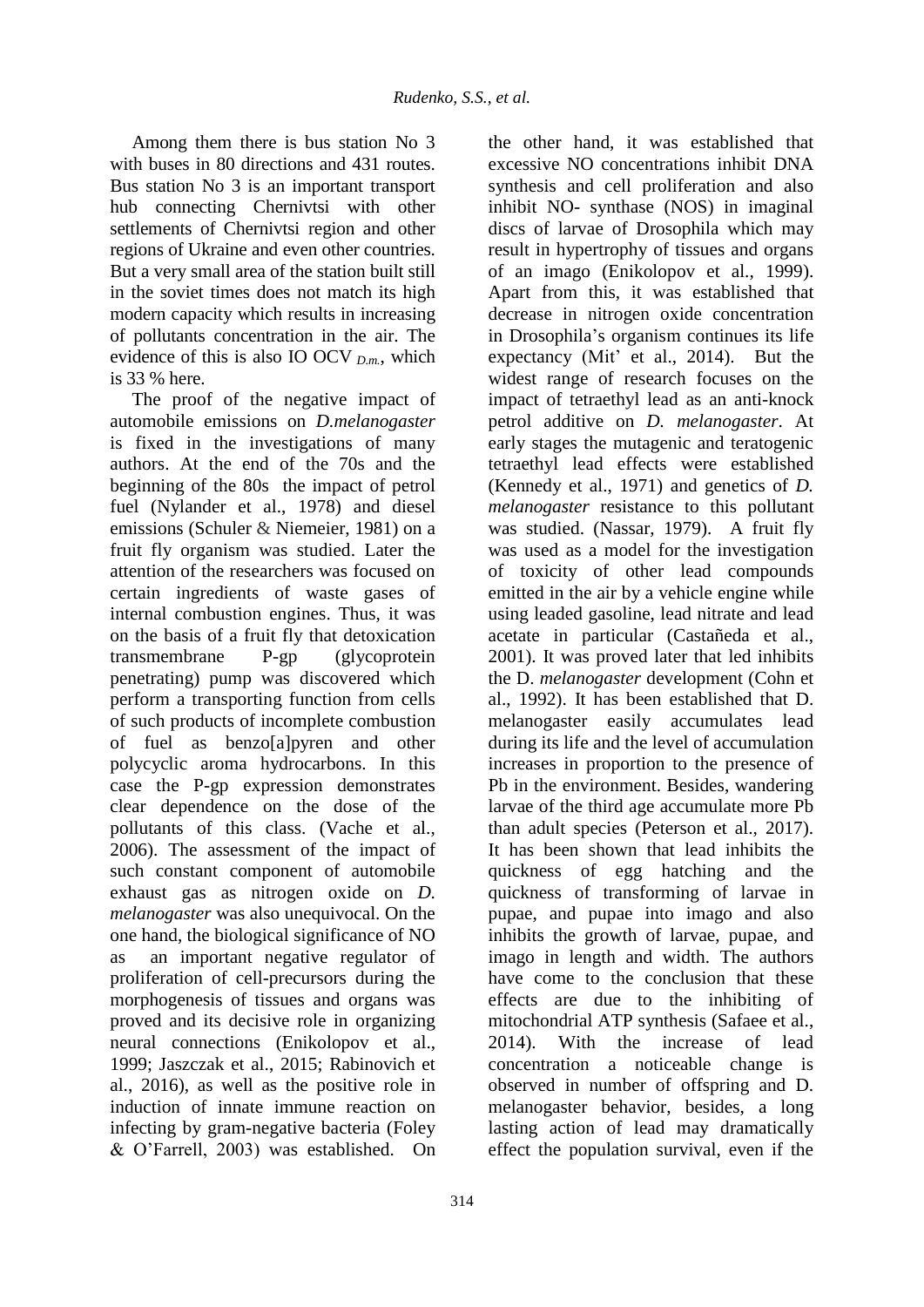concentration is low (Mathew & Krishnamurthy, 2018). The study of lead impact on the development of nervous system of *Drosophila* has allowed to understand better the mechanism of neurotoxicity of Pb in a human nervous system (Morley, 2003; Hirsch et al., 2012).

The second position by IO  $OCV_{D,m}$  is taken by the furniture factory. This fact is of special consideration as recently formaldehyde has been acknowledged as one of the most stable pollutant of the atmospheric air of Chernivtsi and Chernivtsi region (Ecological passport, 2018). The main source of this pollutant emission in the environment is the furniture factory and timber industry, major economies in Chernivtsi region. It is common knowledge that formaldehyde is used and emitted in the environment while manufacturing plywood, pressed wood, chipboard, MDF (Salthammer et al., 2010; Salthammer, 2015).

It has been established that formaldehyde while inhaling causes serious toxicity in Drosophila resulting in significant changes in genes expression and behavior (Eom et al., 2017). On the basis of the results obtained the authors recommend to use Drosophila as a potential alternative model for inhalation toxicity screening.

The effect of formaldehyde on life expectancy and stress resistance of Drosophila depends on the concentration. Low concentrations of formaldehyde prolong *D. melanogaster* life expectancy and increase its tolerance to starvation and heat shock (Li & He, 2016). The confirmation of positive impact of low concentrations of formaldehyde on *D. melanogaster* development can be found in other papers (Liang et al., 2018). The authors have put forward a hypothesis that some increase of the percentage of survival of a fruit fly at the stage of its transformation from an egg into a larva which takes place with low concentrations of the pollutant may be conditioned by antimicrobial properties of formaldehyde.

They believe that the decrease of the number of microorganisms on the egg shell makes easier larvae hatching.

Rather, higher formaldehyde concentrations decrease life expectancy and *D. melanogaster* tolerance to starvation and heat shock (Li & He, 2017).

IO OCV*D.m.* in the sanitary- protective zone of the furniture factory is 30% which is the evidence that emissions of this enterprise exceed the concentrations which may be considered as favorable for *D. melanogaster* development.

The oppression of 28% of overall *D. melanogaster* cohort viability is fixed in the sanitary-protective zone of the chemical plant. On the whole, this enterprise is among the leaders in technology modernization and diversification of products. Chernivtsi chemical plant manufactures and offers the consumers more than 40 types of products. Penthaphtalic, polyurethane, acrylic, acrylate paints and enamels of 2024 colors and shades, parquet lacquer, drying oil, old paint and varnish remover and wood bioprotector. Products of auto-chemistry are also in demand. They are lutes, putties, primers, different solvents, coolants and quick-drying enamels for automobile, agricultural and railway transport. Besides, the chemical plant produces fireproof pastes for metal constructions and high voltage cables, pastes and lutes for special machinery and paste polish for furniture. Still, recognizing a tangible contribution of the chemical plant to the city economy, the results of the research performed show that more attention should be paid to the search for new possibilities of production greening.

The variety of products of the chemical plant makes us consider it as a potential source of emission of volatile organic compounds (VOC) in the air. It has been proved that VOC have a detrimental effect on larvae survival and *D. melanogaster* life expectancy (Trivino et al., 2017), adversely affect female fertility and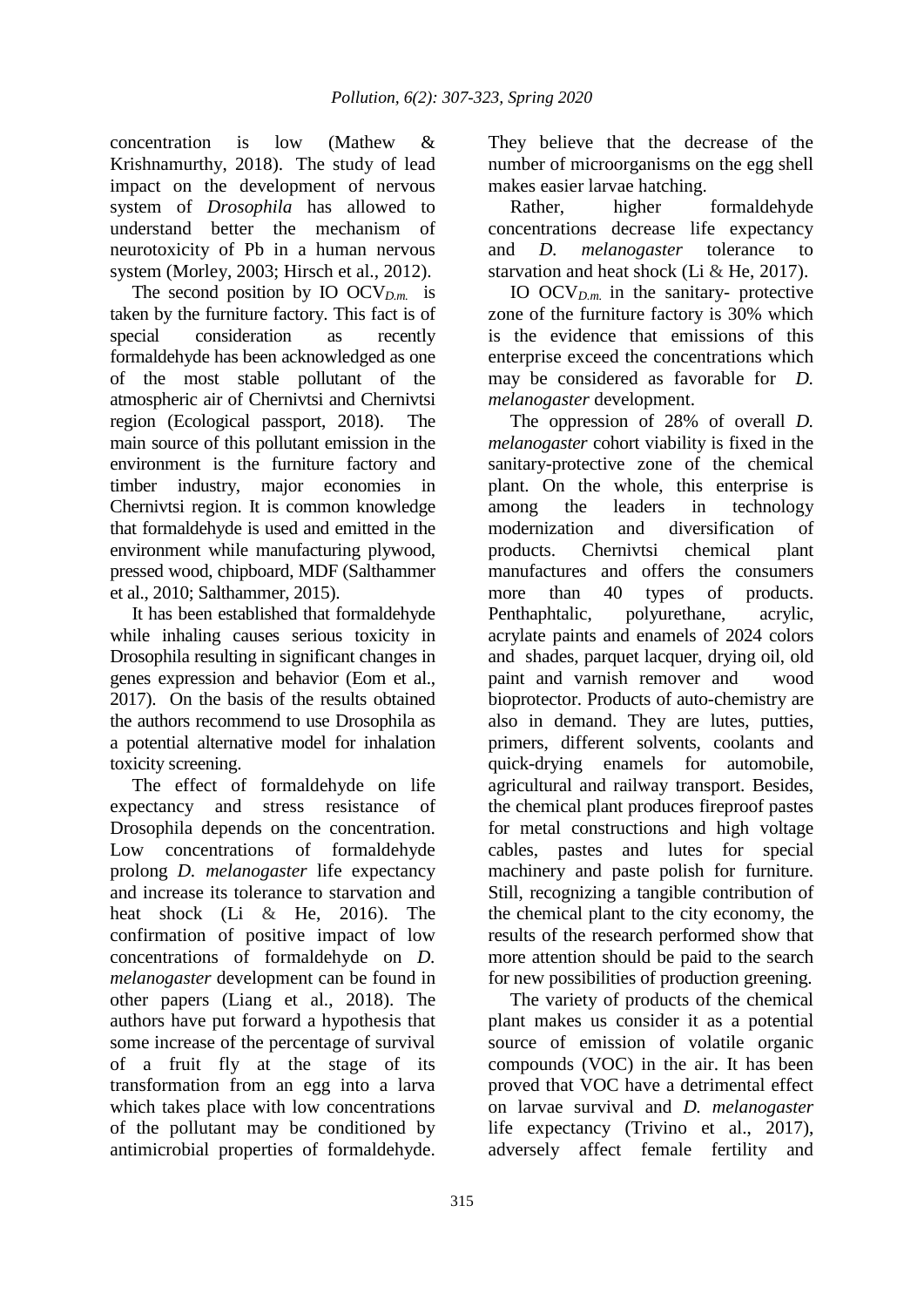progeny survival (MacGregor et al., 2018). The neurotoxic effect of VOC on *D.melanogaster* manifesting itself in the form of locomotor defects has been established where one of the reasons of VOC-mediated neurotoxicity is the formation of active forms of oxygen (Inamdar, 2010). It has been shown that Drosophila is a perfect model to explain the mechanistic properties of various toxic VOC (Inamdar, 2014).

The medium level of pollution of atmospheric air was also fixed in the sanitary-protective zone of the reinforced concrete and structures plant where IO  $OCV_{Dm}$  value was 27%. Concrete is the second popular substance in the world economy after water and, at the same time, the most destructive material on the Earth. Its advantages conceal serious danger for the planet, for the health of the people and the civilization in general. The concrete and cement production is first of all associated with large emissions of  $CO<sub>2</sub>$  (Meyer, 2013a). Though concrete requires less  $CO<sub>2</sub>$ per unit of volume than other materials but its production volume creates more СО<sup>2</sup> than any other material. Some of the biggest concrete producing companies reduced the carbon intensity of their production investing into more economical fuel stoves but most of the gained improvements were eclipsed by considerable increase of the world production of concrete. The population increases, active urbanization takes place, there is a great demand in construction of dams, roads, and houses, and, besides, the increase of all-world level of personal wealth has increased the demand in concrete.

Meanwhile, it is well known that *D. melanogaster* is very sensitive to CO<sub>2</sub>. It is not by accident that carbon dioxide is used as analgesic for *D.melanogaster* in many laboratories of the world. The authors (Colinet & Renault, 2012) have shown that СО<sup>2</sup> blocks synaptic transmission in skeletal neuromuscular junction. The

inhibiting effect of  $CO<sub>2</sub>$  on the heart (including its cardiac arrest) and skeletal neuromuscular junction in *D. melanogaster* takes place at the expense of sensitivity reduction to glutamate, neuromediator released by the ends of motor nerves.

It has been proved that carbon dioxide influences on the physiology and behavior of *D. melanogaster* larvae (Badre et al., 2005).

Thus, the medium level of the atmospheric air pollution in the sanitaryprotective zone of the reinforced concrete and structures plant demonstrates the general tendency of air pollution of urban landscapes by carbon dioxide as a result of concrete production. Meanwhile, modern construction concrete may use 75% energy less in its life cycle (Meyer, 2013b). And to reduce  $CO<sub>2</sub>$  emissions as suggested by the European Commission new breakthrough technologies are required. Among such, the author refers to the new technology of concrete production which was elaborated and implemented by the Canadian company CarbonCure. The technology lies in CO<sup>2</sup> transformation into solid mineral within concrete, i.e. its binding to the latter. The liquefied carbon dioxide gets caught from the industrial processes and is introduced into concrete during its production that facilitate the process of mixing cement and other ingredients.

F-test has proved the statistical importance of the regressive ANOVA model which describes the general effect on OCV  $_{D,m}$  of the enterprises located in **the Central city landscape area** of Chernivtsi (Table 4). And though the value of *р* was considerably lower than that for the appropriate model of Sadhora landscape area, it was still lower than 0.05  $(F_{5, 114} = 2.5; p=0.035)$ .

The integral chart built by ANOVA program for the Central city landscape area demonstrates the approximation of mean values of OCV*D.m.* in the sanitaryprotective zone of "Rosma" limited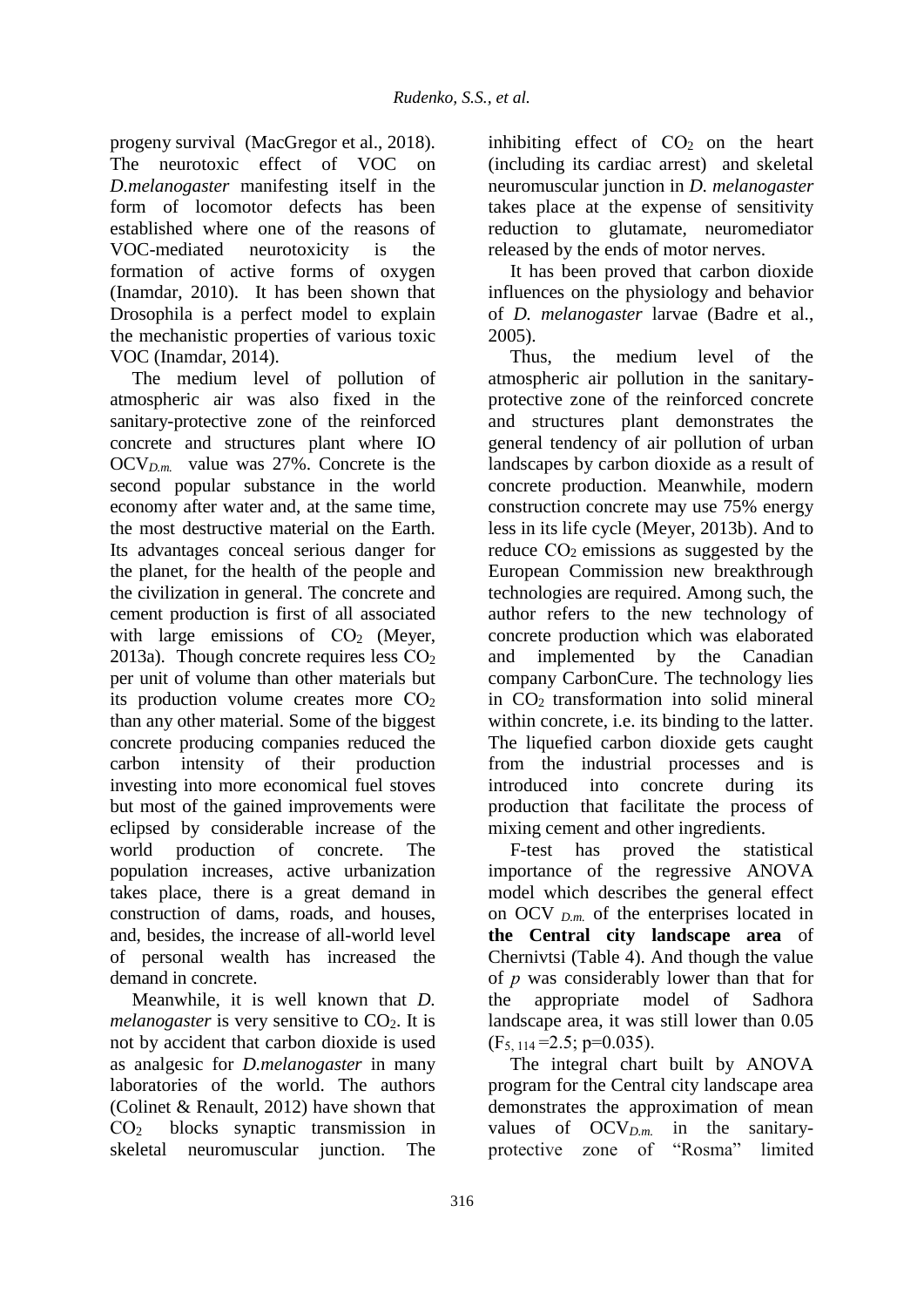liability company (variant No2) and the control (variant No1) and some remoteness of these variants from others (Figure 4). The vertical bars denoting 0,95 confident intervals of these two variants overlap while they do not overlap with appropriate bars of other variants. This allows to assume that in variants No 3,4,5,6 the values of  $OCV_{D,m}$  are lower than in variants No1 and 2. To verify this hypothesis a posteriori Tukey test was used.

**Table 4.The results of one-factor dispersion analysis for the variable "Overall** *D. melanogaster* **cohort viability" on the investigated territories of the Central city landscape area of Chernivtsi**

|                                                 |       |        |     |   |       | SS<br>Residu | Residual | S               |  |
|-------------------------------------------------|-------|--------|-----|---|-------|--------------|----------|-----------------|--|
| Overall<br>viability<br>0.8972<br>of<br>cohorts | 0.805 | 0.7237 | 365 | 5 | 73.04 | 3330         | 114      | 29.22 2.5 0.035 |  |



**Fig. 4. The chart of mean values of the analyzed variable "Overall** *D. melanogaster* **cohort viability" for various values of the grouping variable "The investigated territories of the Central city landscape area of Chernivtsi":** *1 – Shevchenko park (background territory); sanitary-protective zones: 2 – "Rosma"Ltd, 3 – brick factory No3, 4 –machine engineering plant, 5 – bus station No 2, 6 – "Tourist" motor transport depot*

The Tukey test confirmed the existence of significant difference in OCV*D.m* value in the control (variant No1) and variants No 3,4,5,6 and the absence of the significant difference from the control of variant No2 –"Rosma" Ltd (Table 5). The latter enterprise is known in Ukraine as a leader in production modernization. Due to the constant renewal of material and technical base and purchase of import high technological equipment "Rosma" Ltd has set up the export of its products (polypropylene pipes and fittings for cold and hot water supply and heating, rubber and polymeric footwear, rubber and technical products) to the countries of Europe and Middle East. And though the enterprise started its activity in 1935 the constant investment of costs from profit into new equipment enabled it to withstand the economic crisis in the country and in the world on the market (Kobevko, 2015). The results of the research prove that reconstruction and technical refit of "Rosma" Ltd facilitated the production greening.

As the mean OCV*D.m.* value in the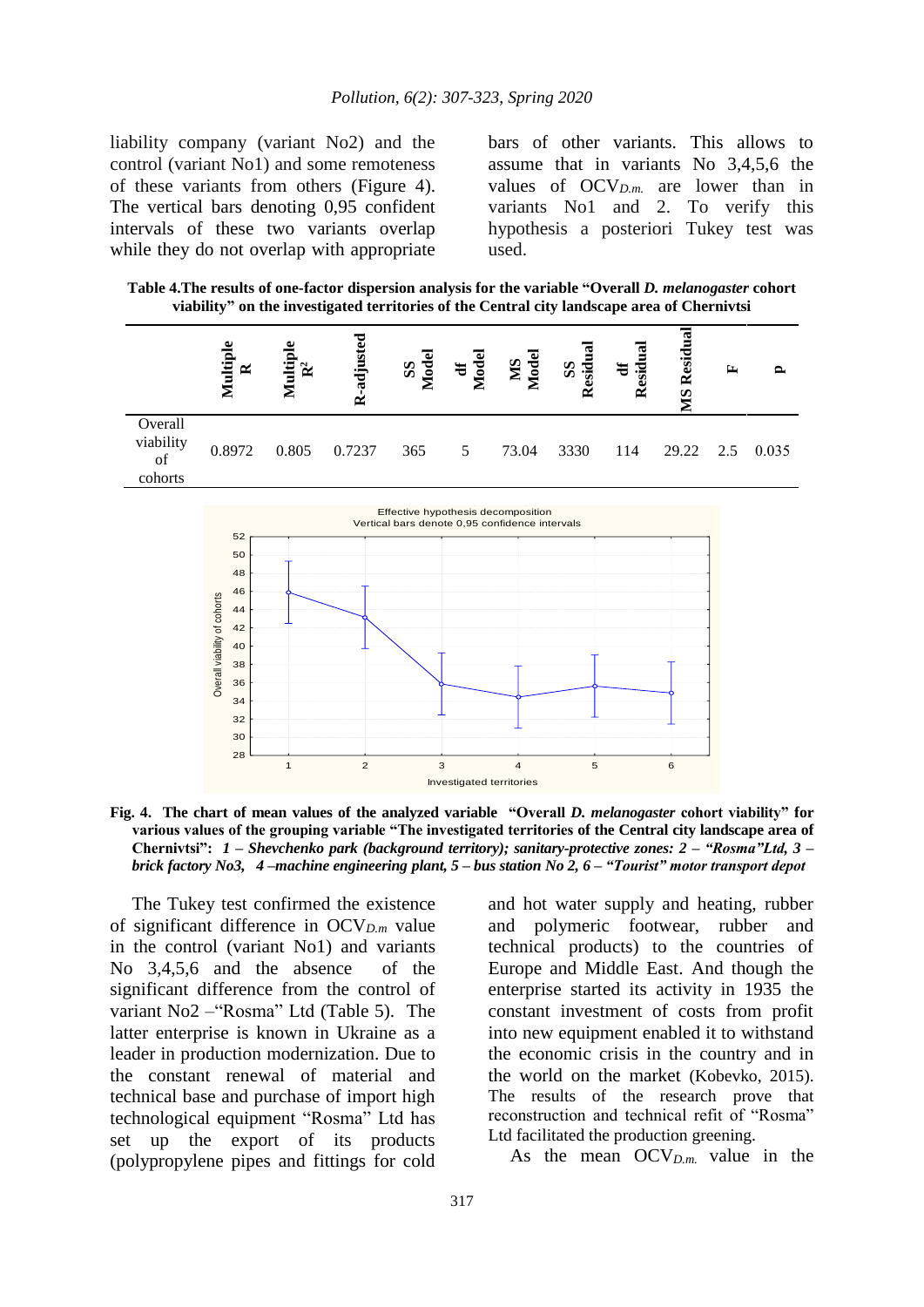sanitary-protective zone of "Rosma" Ltd did not differ considerably from the control, IO OCV*D.m.* for this enterprise equaled zero. IO OCV*D.m.* in the variants where the mean OCV*D.m* values differed significantly from the control and equaled or was less than 25%, i.e. corresponded to the low level of air pollution (Figure 5).

It is noteworthy to mention that, likewise in Sadhora landscape area, among the variants different from the control are the enterprises associated with construction industry (brick factory No 30 and automobile transport (bus station No 2 and "Tourist" motor depot). One of the ecological problems of Ukraine is out of date buses. The bus park of the Ukrainian transport operators consists of 80% of the vehicles over 10 years old due to the absence of bus production for international routes in Ukraine and high rates of import duty  $(20\% \text{ of cuts value + } 20\% \text{ of})$ VAT). This causes negative consequences in both the issues of their technical maintaining and ecology (Statistical Data, 2018).

As performed with F-test the diagnosis of SS general model ANOVA versus the SS residues proved the statistical significance of the established regressive dependence of OCV*D.m.* on the type of an enterprise in **the Southern landscape area** of Chernivtsi (F<sub>8, 171</sub> = 2.46; p=0.015) (Table 6).

**Table 5. The paired comparison of mean values of overall** *D. melanogaster* **cohort viability (OCV***D.m***.) in the sanitary-protective zones of the enterprises and the control (background) territory of the Central city area of Chernivtsi with the a posteriori Tukey test (n=20)**

| No of<br>variants | The places of formation and development of<br>cohorts | OCVD.m., c.u.    | <b>Probabilities for</b><br><b>Tukey HSD</b> |
|-------------------|-------------------------------------------------------|------------------|----------------------------------------------|
|                   | Shevchenko park (background territory)                | $45.90 \pm 3.62$ |                                              |
|                   | Sanitary-protective zones:                            |                  |                                              |
| ∍                 | "Rosma" Ltd                                           | $43.16 \pm 2.33$ | 0.7825                                       |
| 3                 | brick factory No 3                                    | $35.85 \pm 2.26$ | 0.0049                                       |
| 4                 | machine engineering plant                             | $34.40 \pm 2.30$ | 0.0017                                       |
|                   | Bus station No 2                                      | $35.61 \pm 2.69$ | 0.0041                                       |
| h                 | "Tourist" motor depot                                 | $34.85 \pm 2.84$ | 0.0024                                       |



**Fig. 5. The indicator of oppression of D. melanogaster overall viability of cohorts (IO OCVD.m.) in the sanitary-protective zones of the enterprises of the Central city landscape area of Chernivtsi, %**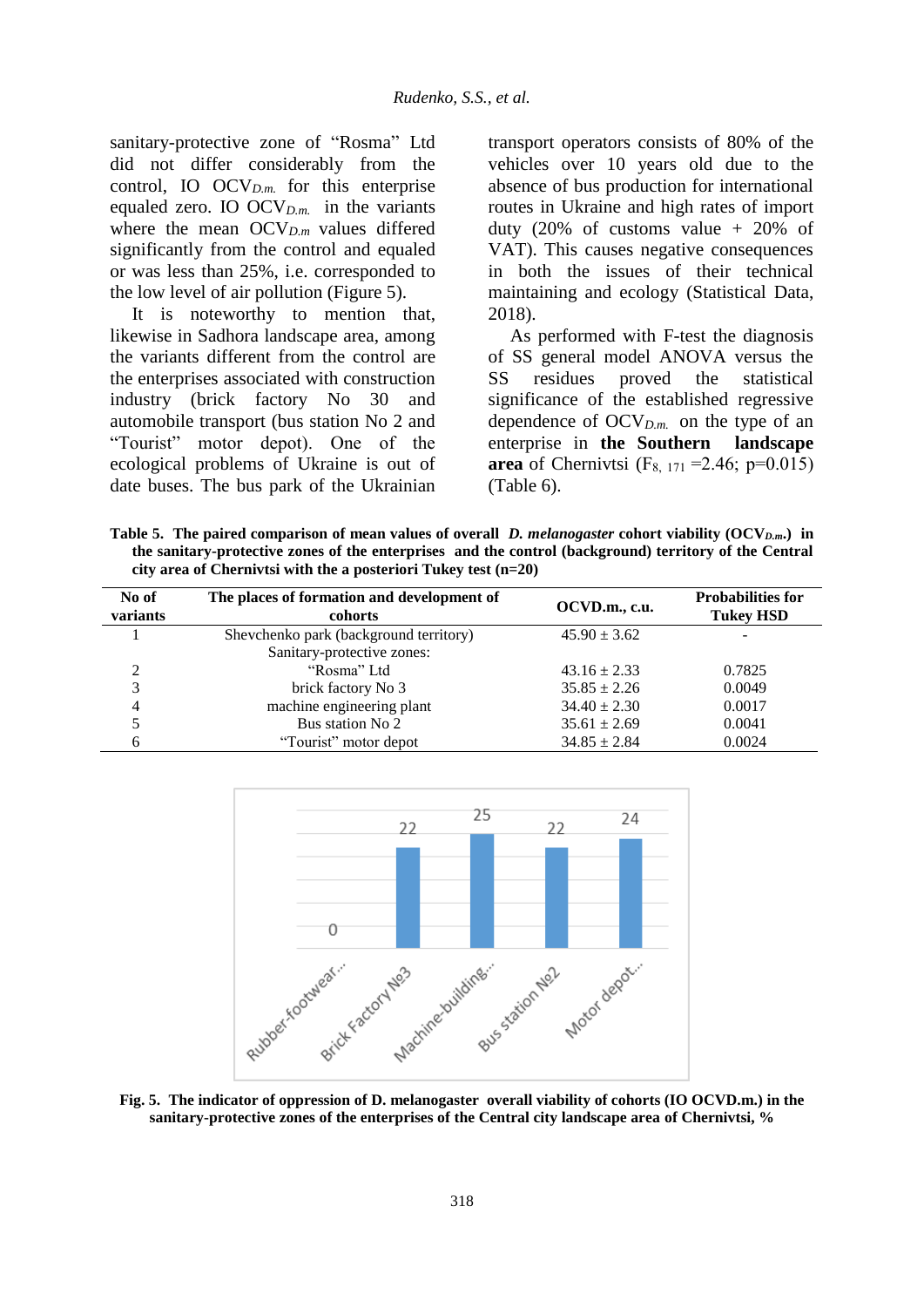

|                                   | viability" on the investigated territories of the Southern landscape area of Chernivtsi |           |              |             |             |             |                    |                           |              |      |       |
|-----------------------------------|-----------------------------------------------------------------------------------------|-----------|--------------|-------------|-------------|-------------|--------------------|---------------------------|--------------|------|-------|
|                                   | ultiple<br>$\approx$                                                                    | ्या<br>दि | djusted<br>≃ | SS<br>nodel | df<br>model | MS<br>model | SS <sub>sidu</sub> | df<br>esidua<br>$\approx$ | MS<br>esidu: | 匞    | 2     |
| Overall<br>iability of<br>cohorts | 0.820                                                                                   | 0.6724    | 0.5267       | 258         | 8           | 32.25       | 2238               | 171                       | 13.09        | 2.46 | 0.015 |
|                                   |                                                                                         |           |              |             |             |             |                    |                           |              |      |       |

**Table 6. The results of one-factor dispersion analysis for the variable "Overall** *D. melanogaster* **cohort viability" on the investigated territories of the Southern landscape area of Chernivtsi** 



**Fig. 6. The chart of the mean values of the analyzed variable "Overall viability of** *D. melanogaster* **cohorts** *"* **for various values of the group variable " The investigated territories of the Southern landscape area of Chernivtsi":** *1 – Zhovtnevy park (background territory);sanitary-protective zones: 2 –* **bread factory***; 3 – "***MAVEKS-PETROL" gas station; 4 – "Ukrnafta" gas station No 1; 5 – "ALPHA-NAFTA" gas station, affiliated branch No 16***; 6 –* **building structures plant;** *7 –* **boiler houses of "Chernivtsioblteplomerezha" company***; 8 –* **Central city bus station***; 9 – "***KORFOS***"* **gas station**

The integral chart built with the help of ANOVA program for the Southern landscape area demonstrates rather diverse picture as for the overlapping of 0,95 confident intervals of the investigated and the control variants: high and low level of overlapping and its absence (Figure 6).

The a posteriori analysis with the help of Tukey test proved the existence of reliable difference in OCV*D.m.* values as compared to the control in the sanitaryprotective zones only three of eight enterprises of the Southern landscape area of Chernivtsi: "Ukrnafta" gas station No 1, "KORFOS" gas station and the building structures plant (Table 7). Thus, automobile transport and construction industry brought about the transformation of the atmospheric air sensitive for the bioindicator in this landscape area too.

However, in significantly different from the control variants of the Southern landscape area, likewise in the Central city landscape area, the mean OCV*D.m* value equaled zero or was less than 25% (Figure 7).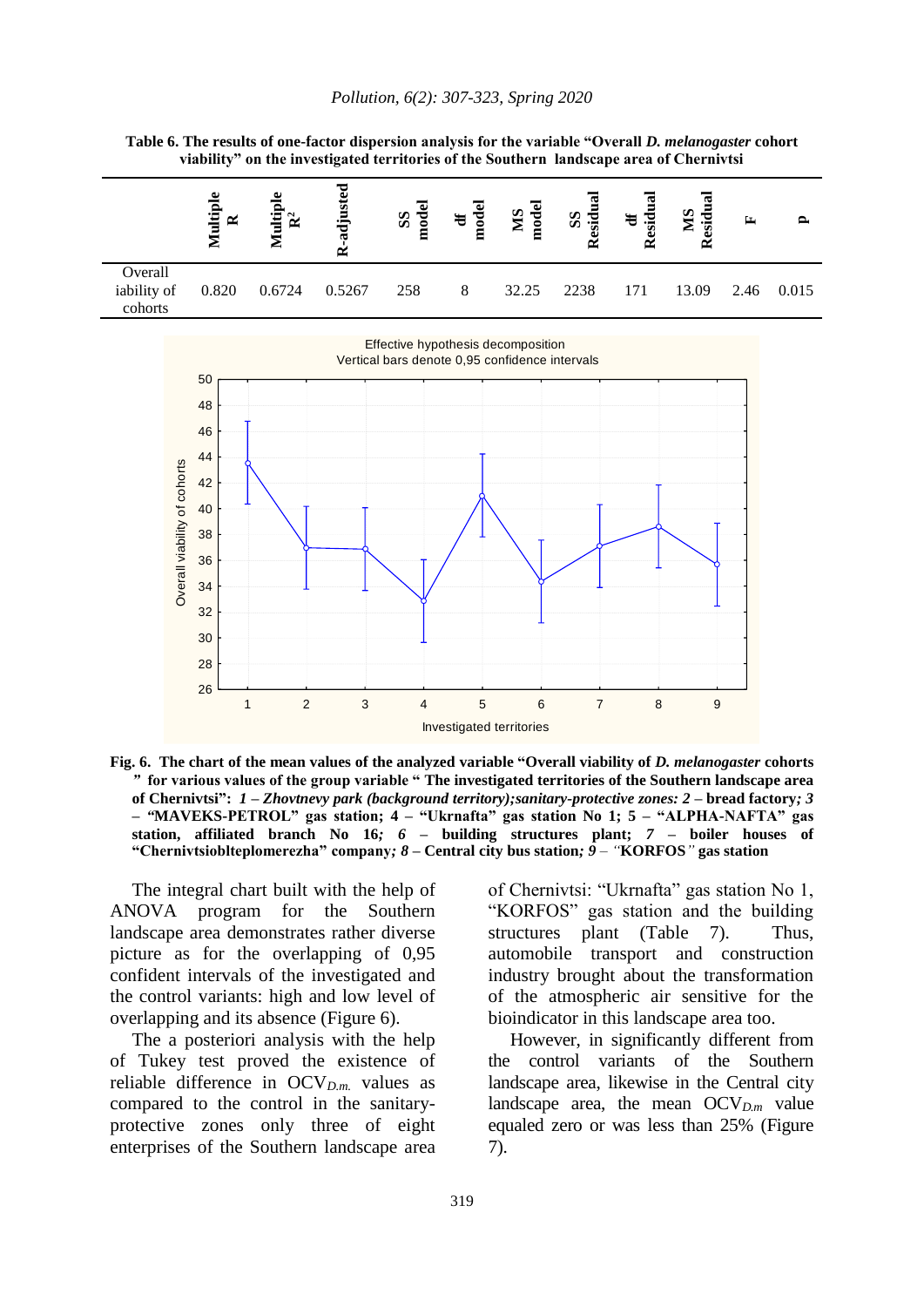#### *Rudenko, S.S., et al.*

|                                                                                 |  |  |  |  | Table 7. The paired comparison of the mean values of overall viability of <i>D. melanogaster</i> cohorts    |  |
|---------------------------------------------------------------------------------|--|--|--|--|-------------------------------------------------------------------------------------------------------------|--|
|                                                                                 |  |  |  |  | $(OCV_{D,m})$ in the sanitary-protective zones of the enterprises and the control (background) territory of |  |
| the Southern landscape area of Chernivtsi with a posteriori Tukev test $(n=20)$ |  |  |  |  |                                                                                                             |  |

| No of<br>variants | The places of formation and development of cohorts | $OCV_{D.m.}, c.u$ | <b>Probabilities</b><br>for<br><b>Tukey HSD</b> |
|-------------------|----------------------------------------------------|-------------------|-------------------------------------------------|
|                   | Zhovtnevy park (background territory)              | $43.56 \pm 3.62$  |                                                 |
|                   | Sanitary-protective zones:                         |                   |                                                 |
| 2                 | bread factory                                      | $36.97 \pm 2.48$  | 0.1171                                          |
| 3                 | "MAVEKS-PETROL" gas station                        | $36.86 \pm 2.47$  | 0.1068                                          |
| 4                 | "Ukrnafta: gas station No 1                        | $32.85 \pm 1.76$  | 0.0027                                          |
| 5                 | "ALPHA-NAFTA" gas station, affiliated branch No 16 | $41.02 \pm 3.40$  | 0.9517                                          |
| 6                 | building structures plant                          | $34.36 \pm 2.12$  | 0.0109                                          |
| 7                 | "Chernivtsioblteplomerezha" boiler houses          | $37.10 \pm 2.77$  | 0.1305                                          |
| 8                 | central city bus station                           | $38.62 \pm 2.57$  | 0.3967                                          |
| 9                 | "KORFOS" gas station                               | $35.66 \pm 2.03$  | 0.0368                                          |



**Fig. 7. The indicator of oppression of overall viability of** *D. melanogaster* **cohorts (IO OCV***D.m.***) in the sanitary-protective zones of the enterprises of the Southern landscape are of Chernivtsi, %** 

The effectiveness of IO OCV*D.m.* as an indicator of air pollution of urban landscapes is also proved by the fact that its values turned out to be different in the sanitary-protective zones of one type of enterprises. It may be demonstrated by gas stations in Chernivtsi. Thus, IO OCV*D.m.* in the sanitary-protective zone of "Ukrnafta" gas station No 1 (Southern area) was 25%, "KORFOS" gas station (Southern area) and "Ukrnafta" gas station No 24 (Sadhora area) – 18%, and "MAVEKS-PETROL" (Southern area) and "ALPHA-NAFTA" (Southern area) was at the level of the control. The results obtained prove the interdependence established by other authors (Cherniak & Radomska, 2012) between fuel losses at gas stations, on the one hand, and its quality and available

vapor recovery systems of petroleum products, on the other hand. So, IO OCV*D.m* demonstrates a sensitive response to various levels of one type enterprises greening.

### **CONCLUSION**

The effectiveness of the application of the suggested method of assessment of air pollution of urban landscapes on the basis of indicator of oppression of overall viability of *D. melanogaster* cohorts (IO OCV*D.m.*) has been proved. On the basis of the city of Chernivtsi (Ukraine) it has been established that IO  $\rm OCV_{D,m}$  is responsive to various pollutants of air. The city of Chernivtsi is not a large industrial centerbut OCV*D.m* in sanitary-protective zones of various enterprises demonstrates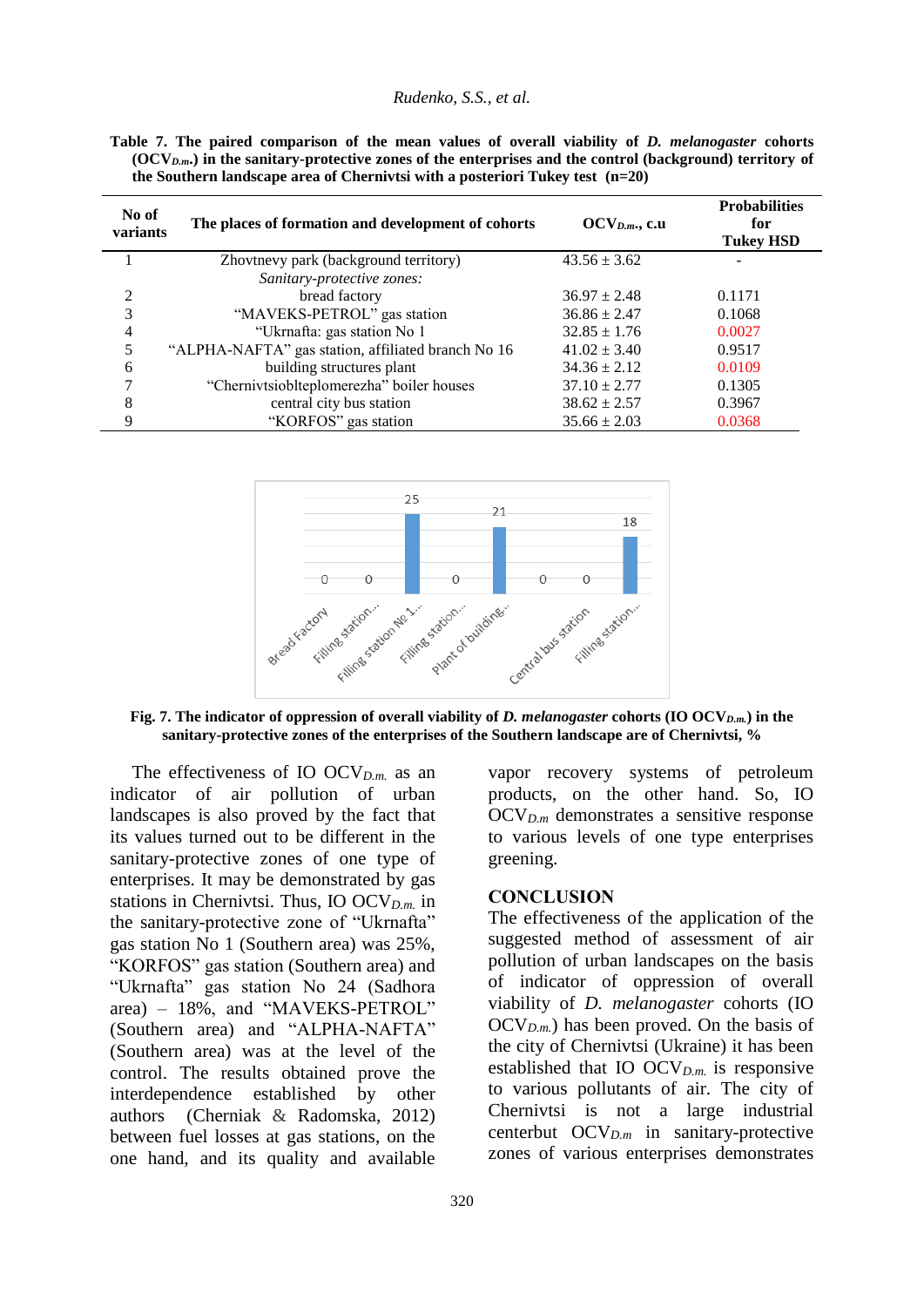different change character in relevance to the control: it is at the level of the control, undergoes medium or low level of inhibition. All the enterprises causing the highest level of oppression of OCV*D.m* are located in Sadhora landscape area of Chernivtsi. The highest percentage of OCV*D.m* oppression is caused by the overloaded bus station and enterprises manufacturing furniture, chemical products and concrete. In all landscape areas of the city the transformation of the atmospheric air on the part of automobile and construction enterprises has been revealed.

## **ACKNOWLEDGEMENT**

We are thankful to the editor and learned referee for their valuable suggestions which helped to improve the quality of paper.

#### **GRANT SUPPORT DETAILS**

The present research has been financially supported by the Ministry of Education and Science of Ukraine (grant No. 0117U001146).

### **CONFLICT OF INTEREST**

The authors declare that there is not any conflict of interests regarding the publication of this manuscript. In addition, the ethical issues, including plagiarism, informed consent, misconduct, data fabrication and/ or falsification, double publication and/or submission, and redundancy has been completely observed by the authors.

### **LIFE SCIENCE REPORTING**

No life science threat was practiced in this research.

#### **REFERENCES**

Al-Momani, F.A. and Massadeh, A.M. (2005). Effect of different heavy-metal concentrations on *Drosophila melanogaster* larval growth and development. Biol Trace Elem Res., 108 (1–3); 271-277.

Antonov, V.S. (2002). How the Climate of Chernivtsi Has Changed for the Last 50 Years (Chernivtsi: Misto).

Asif, N., Malik, M.F. and Chaudhry, F.N. (2018). A Review of on Environmental Pollution Bioindicators. Pollution, 4(1); 111-118.

Badre, N. H., Martin, M. E. and Cooper, R. L. (2005). The physiological and behavioral effects of carbon dioxide on *Drosophila melanogaster* larvae. Comparative Biochemistry and Physiology - Part A: Molecular & Integrative Physiology Special Issues, 140 (3); 363-376.

Ben-Shahar, Y. (2018). The Impact of Environmental Mn Exposure on Insect Biology. Front. Genet*.*, 9; 70-75.

Buzhdygan, O. Y., Rudenko, S. S., Kazanci, C. and Patten, B. C. (2016). Effect of invasive black locust (*Robinia pseudoacacia* L.) on Nitrogen cycle in floodplain ecosystem. Ecological Modelling, 319; 170-177.

Buzhdygan, O. Y., Rudenko, S. S., Patten, B. C. and Kostyshyn, S. S. (2014). Food-web topology of Ukrainian mountain grasslands: Comparative properties and relations to ecosystem parameters. Ecological Modeling, 293; 128-138.

Cargando, D. C. and Real, M. S. B. (2013). Effects of exposure to sulfur dioxide on the histology of fruit fly (*Drosophila melanogaster*) gonads and fat bodies. (Bachelor thesis of BS Biology students).

Castañeda, P.L., Muñoz, G.L.E., Durán, D.A., Heres, P.M.E. and Dueñas, G.I.E. (2001). LD50 in *Drosophila melanogaster* fed on lead nitrate and lead acetate. Dros. Inf. Serv.*,* 84; 44-48.

Cherniak, L.M. and Radomska, M.M. (2012). Modern Methods of Decreasing Negative Impact of Gas Stations on Environment. Science-Based Technologies, 3 (15); 44-47.

Cohn, J., Widzowski, D.V. and Cory-Slechta, D.A. (1992). Lead retards development of *Drosophila melanogaster.* Comp Biochem Physiol Part C: Comparative Pharmacology*.*102(1); 45-49.

Colinet, H. and Renault, D. (2012). Metabolic effects of CO<sup>2</sup> anaesthesia in *Drosophila melanogaster*. Biology Letters, 8(6); 1050-1054.

de Santana, S.L., Verçosa, C.J., de Araújo, C. Í.F, de Amorim, É.M, da Silva, A.S, da Rocha Bastos, T.M, da Silva Neto, L.J., dos Santos, T.O., de França, E.J. and Rohde, C. (2018). *Drosophila melanogaster* as model organism for monitoring and analyzing genotoxicity associated with city air pollution. Environ Sci Pollut Res Int.*,* 25(32); 32409-32417.

Ecological Passport of Chernivtsi Region (2018). (Chernivtsi: Department of Ecology and Natural Resources of Chernivtsi Regional State Administration).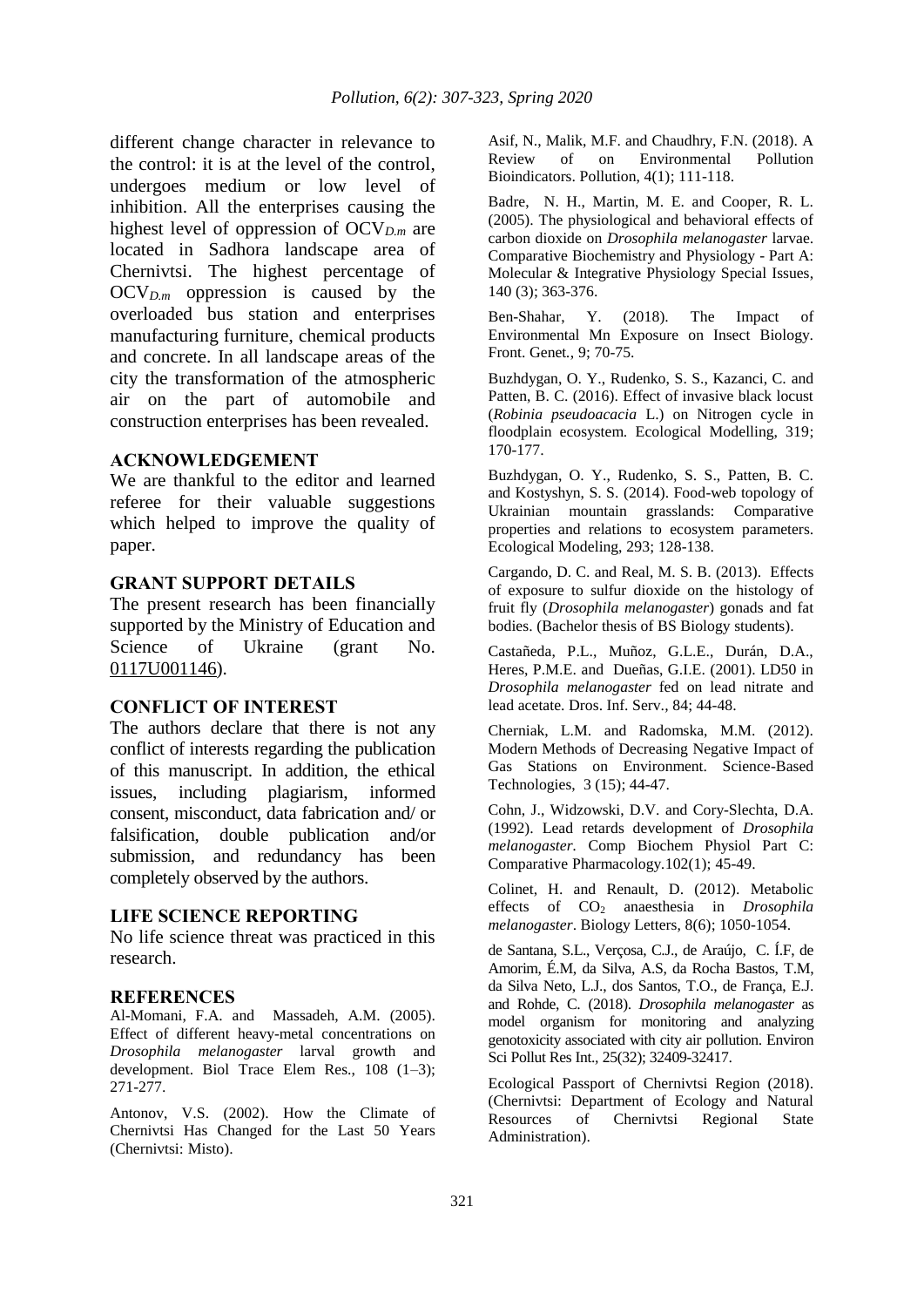Enikolopov, G., Banerji, J. and Kuzin, B. (1999). Nitric oxide and Drosophila development. Cell Death Differ., 6(10); 956-963.

Eom, H.-J., Yuedan, L., Kwak, G-S., Heo, M., Song, K. S., Chung, Y. D., Chon, T.-S. and Choi, J. (2017). Inhalation toxicity of indoor air pollutants in *Drosophila melanogaster* using integrated transcriptomics and computational behavior analyses. Scientific Reports, 7 (46473).

Fly Facility: Fly food (2018). (University of Sheffield: The Bateson Centre).

Foley, E. and O'Farrell, P.H. (2003). Nitric oxide contributes to induction of innate immune responses to gram negative bacteria in *Drosophila*. Genes Dev., 17 (1); 115-125.

Gadzała-Kopciuch, R., Berecka, B., Bartoszewicz, J. and Buszewski, B. (2004). Some Considerations About Bioindicators in Environmental Monitoring. Polish Journal of Environmental Studies, 13 (5); 453-462.

Gerdnes, R.A., Smith, J.D. and Applegate, H.G. (1971). The effects of atmospheric hydrogen fluoride upon *Drosophila melanogaster*. II. Fecundity, hatchability and fertility. Atmos Environ., 5(3); 117-122.

Ginevan, M.E. and Lane, D.D. (1978). Effects of sulfur dioxide in air on the fruit fly, *Drosophila melanogaster*. Environmental Science & Technology, 12 (7); 828-831.

Hirsch, H.V.B., Lnenicka, G., Possidente, D., Possidente, B., Garfinkel, M. D., Wang, L., Lu, X. and Ruden, D.M. (2012). *Drosophila melanogaster* as a model for lead neurotoxicology and toxicogenomics research. Front. Genet., 3 (Article 68); 1-7.

Holt, E. A. and Miller, S. W. (2010). Bioindicators: Using Organisms to Measure Environmental Impacts. Nature Education Knowledge, 3 (10); 8-15.

Hutsuliak, V.M. (2006). Chernivtsi Landscapes: monograph (Chernivtsi: Ruta).

Inamdar, A.A., Masurekar, P. and Bennett, J.W. (2010). Neurotoxicity of fungal volatile organic compounds in *Drosophila melanogaster*. Toxicol Sci., 117(2); 418-426.

Inamdar, A.A., Zaman, T., Morath, S.U., Pu, D.C. and Bennett, J.W. (2014). *Drosophila melanogaster* as a model to characterize fungal volatile organic compounds. Environ Toxicol., 29(7); 829-836.

Jaszczak, J.S., Wolpe, J.B., Dao, A.Q. and Halme, A. (2015). Nitric Oxide Synthase Regulates Growth Coordination During *Drosophila melanogaster* Imaginal Disc Regeneration. Genetics, 200; 1219- 1228.

Kennedy, G.L, Arnold, D., Keplinger, M.L. and Calandra, J.C. (1971). Mutagenic and teratogenic studies with lead acetate and tetraethyl lead. Toxicol Appl Pharmacol, 19; 370-375.

Kobevko, T. "ROSMA" Company: The Way to Stability. State Information Bulletin on Privatization, 3(270); 18.

Koniuhov, A.L. (2012). Manual of the Use of Program Complex ImageJ for Image Processing (Tomsk:TUSUR).

Kucera, J. (1993). Biological monitors of air pollution. (Praga: Czech Ecological Institute, NAA Laboratory).

Li, Y. and He, R. (2016). The Effects of Formaldehyde on Life Span and Stress Resistance in *Drosophila melanogaster.* Progress in Biochemistry and Biophysics, 43(4); 419-428.

Li, Y. and He, R. (2017). Formaldehyde Affecting Lifespan and Stress Resistance in *Drosophila*. (In He, R. (Eds.) Formaldehyde and Cognition. Chapter 11 (pp. 209-219). Beijing: Springer Science+Business Media B.V.).

Liang, X. H., Locantore, A., Martinez, M. and Kaur, K. (2018). The Developmental effects of Formaldehyde on *Drosophila melanogaster*. The Journal of Biological Sciences, 4; 10-13.

MacGregor, M.Ch., Trivino, V., Luu, B., Moreno, A., Kovar, E., Arredondo, D., Rosell, R. and Ledesma, E. (2018, Apr 20). Correlation between toluene exposure and toxicity effects of toluene on *Drosophila melanogaster* fecundity and offspring survivability. The FASEB Journal, 32(1 supplement), Abstract Number: 692.1 (Abstract of the Experimental Biology 2018 meeting).

Markert, B.A., Breure, A.M. and Zechmeister, H.G. (2003). Bioindicators and Biomonitors: Principles, Concepts and Applications. Trace Metals and other Contaminants in the Environment, 6; 15-25.

Mathew, B.B. and Krishnamurthy, N.B. (2018). Assessment of Lead Toxicity Using *Drosophila melanogaster* as a Model. India J Clin Toxicol, 8(2); 380-386.

Meyer, C. (2013a, September 8-12). The Greening of the Concrete Industry (The 2013 World Congress on Advances in Structural Engineering and Mechanice (ASEM13), Jeju, Korea).

Meyer, C. (2013b). Concrete as a Green Building Material (New York: Columbia University).

Mit', N., Amirgalieva, A., Begmanova, M., Tolebaeva, A. and Djansugurova, L. (2014). The alterations in *Drosophila melanogaster* lifespan due to nitric oxide synthase donors and inhibitors influence. Rezyumethe alterations in *Drosophila melanogaster* lifespan due to nitric oxide synthase